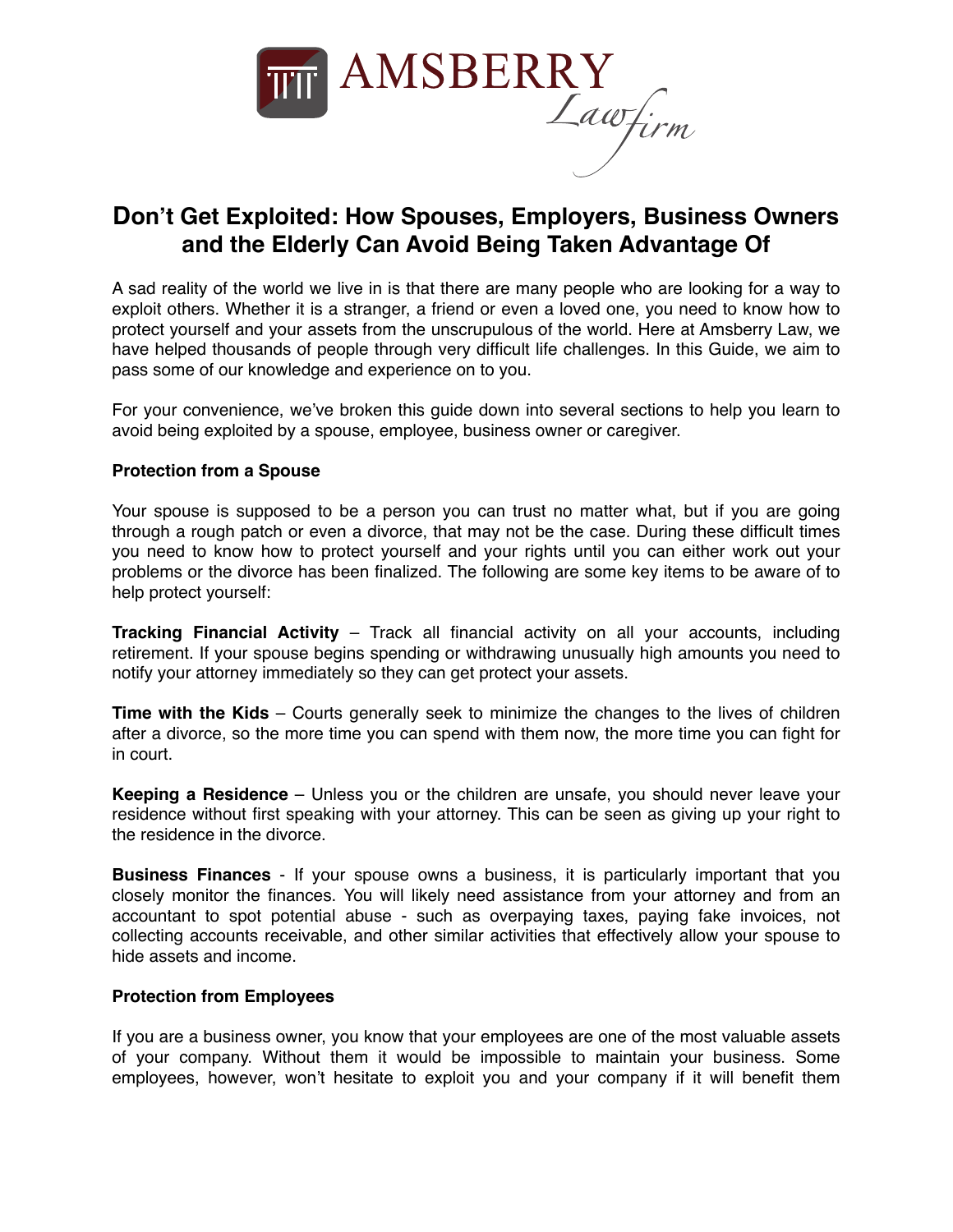financially. With that in mind, consider the following key steps to help keep you and your business protected:

**Signed Time Sheets** – It is essential that you have every hourly employee keep an accurate time sheet that they sign (physically or electronically). You then need to pay them for every minute that they are working for you, without exception.

**Witnesses to Discipline** – In the event that you have to discipline an employee, make sure there is a witness. Someone from human resources is ideal, but if that is not possible, a manager or supervisor is a good alternative.

**Classify Employees Properly** – All employees must be either exempt or non-exempt. There are a variety of legal restrictions on each that you need to account for. Having an employment attorney review the job descriptions and responsibilities is a great way to ensure your team members are properly classified.

### **Protection from Business Owners**

If you are an employee, on the other hand, you need to make sure you are not being exploited by your employer. If you are being mistreated, you have the right to protect yourself and even recover compensation that you have been cheated out of. Employers never have the right to mistreat you. The following are some common areas where employees get taken advantage of:

**Paid for Time Worked** – If you are at work or even traveling for work, you are almost always titled to compensation for your time. Some employers attempt to pay for only some of the hours. This is wage theft and is always illegal.

**Retaliation** – If you feel you are being mistreated or retaliated against after reporting your employer or bringing legal concerns about your employer to light, you have the right to protection. Employers may not mistreat you or take any type of retaliatory action against you in these types of cases.

**Missing Overtime** – Some employers attempt to pay their employees only straight time even if they are working over 40 hours per week. Others will misclassify employees as exempt when they shouldn't be so that they don't have to pay them overtime. These are both illegal actions and you can sue for just compensation.

### **Protection from Family or Caretakers**

One of the scariest parts of getting older is that you may also become more vulnerable. Whether it is because of disease or other problems, some people attempt to take advantage of the elderly in many different ways. This could be caretakers who have been hired to help with various things, or even family members. Consider the following ways to help keep yourself, and your estate, protected from those who would exploit your situation.

**Proper Legal Documents** – As soon as you are able, you need to fill out all the proper legal documents to help keep yourself and your assets protected. Depending on your situation this could be just a simple will but it will generally include an advanced directive or other items as well.